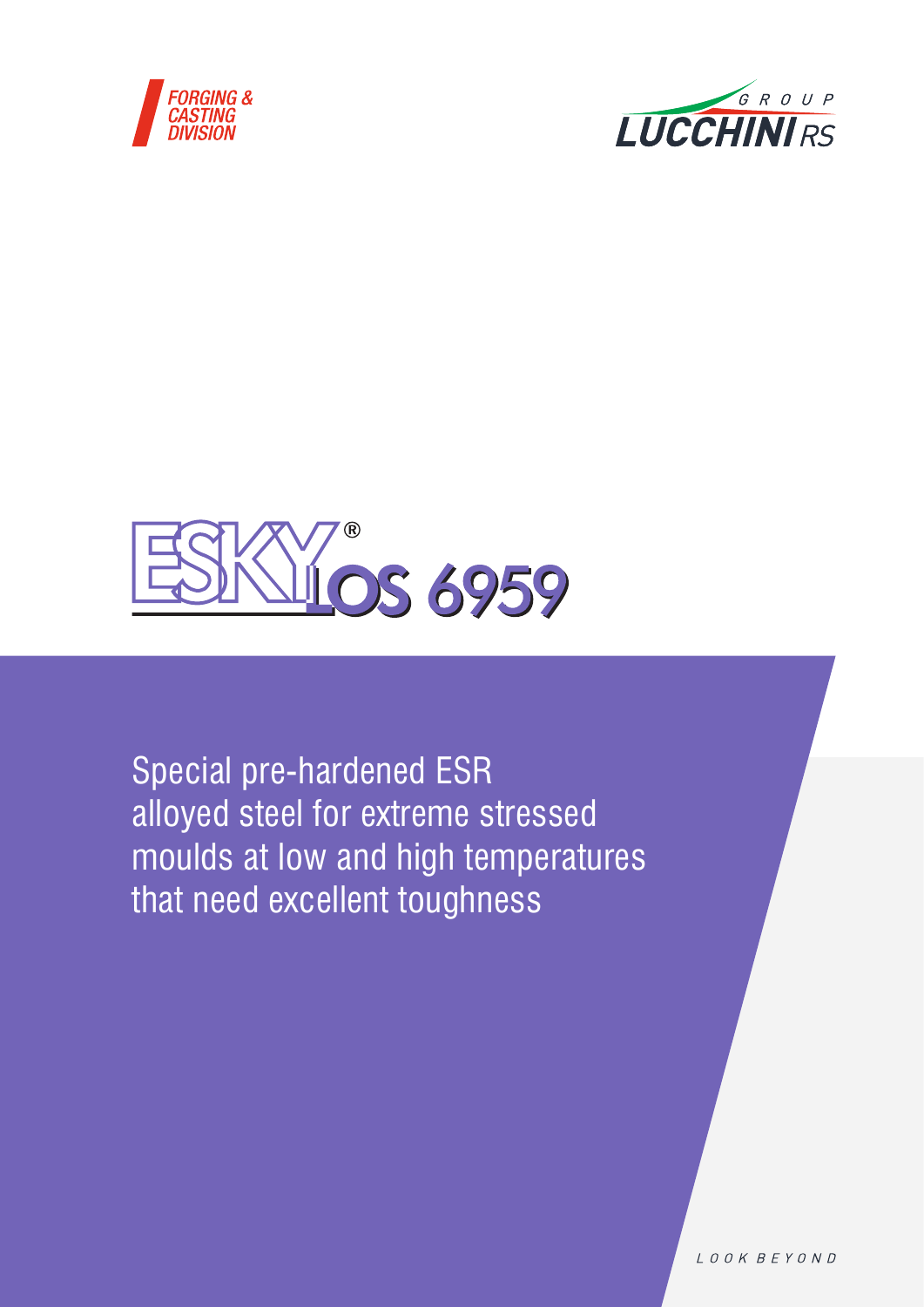





# General characteristics

EskyLos® 6959 is a Chromium-Nickel-Molybdenum and Vanadium special pre-hardened alloyed steel, suitable for the production of medium and big sized plastic moulds, up to 500 mm, highly stressed, that need extreme toughness characteristics combined with high hardness through the section.

EskyLos® 6959 is obtained through a special 'super clean' manufacturing process, which allows an excellent level of micro-purity to be achieved.

EskyLos® 6959 is supplied in the pre-hardened condition in two hardness ranges:

- hardness between 300 and 360 HB
- hardness between 360 and 420 HB

EskyLos® 6959 with hardness between 300 and 360 HB is suitable for applications where the toughness of the material is the first aim.

EskyLos® 6959 with hardness between 360 and 420 HB is recommended for applications where high levels of mechanical stresses and wear resistance are required.

Upon request, EskyLos® 6959 can be supplied in the annealed condition with hardness lower than 250 HB. Thanks to its excellent dimensional stability, extremely low distorsion, high hardenability, EskyLos® 6959 in premachined conditions can be used also for moulds that require high levels of hardness up to 50 HRC after suited heat treatment.

EskyLos® 6959 offers the following advantages:

- good machinability;
- excellent suitability for photo-engraving;
- excellent suitability for polishing;
- excellent suitability for nitriding, in order to increase the wear resistance in surface;
- excellent wear resistance in the whole section of the mould;
- internal homogeneous hardness and toughness in blocks with thickness up to 500 mm;
- quite good weldability, in case of repair by welding.

EskyLosS® 6959 is 100% ultrasonically inspected, according to the most demanding of NDT standards.

Constant development in hot processing technologies require the use of EskyLos® 6959, thanks to its high resistance to thermal fatigue and high temperature wear.

Thanks to its quasi-isotropic properties of ESR quality, EskyLos® 6959 represents also one of the most important tough options, for highly resistant plastic moulds that need very high pressure strength, excellent resistance to abrasion, also in combination with different surface coatings, and improved toughness in the mean time.

The increasing in the use of synthetic and abrasive materials has led manufacturers to use EskyLos® 6959 also when suitability for polishing and graining, combined with abrasion and compression resistance, are required. EskyLos® 6959 represents a innovative way to obtain high quality tools, collecting a very long mould life and optimizing the environmental sustainability of the product, with a suited steel grade design, that guarantees the minimum use of virgin materials.

It is difficult to predict the improvement that a innovative material will provide over the traditional one: it's only the feedback from service and the cooperation with customers that can validate the longer mould life of the proposed materials.

EskyLos® 6959 is demonstrating impressive resistance to fatigue in many applications and a significantly longer mould life than conventional Hot Work Tool steel grades.

Continuous improvement of materials technology is managed in safety and in accordance with eco-consistency and sustainability criteria, because Lucchini RS believes that Safety and Environment are the main priorities in all the phases of the manufacturing process.

EskyLos® 6959 is also designed with the aim to guarantee the minimum use of virgin materials, moving toward the use of scrap categories difficult to be recycled, that can became food for the steel making production of EskyLos® 6959 grade.

**2** EskyLos® 6959 / Rev.00 / 05.2019

The content of this brochure is intended for information only and cannot be considered as binding in connection with the supply of material. All information, except for the cases of law, are strictly confidential and can only be disclosed with permission of Lucchini RS S.p.A.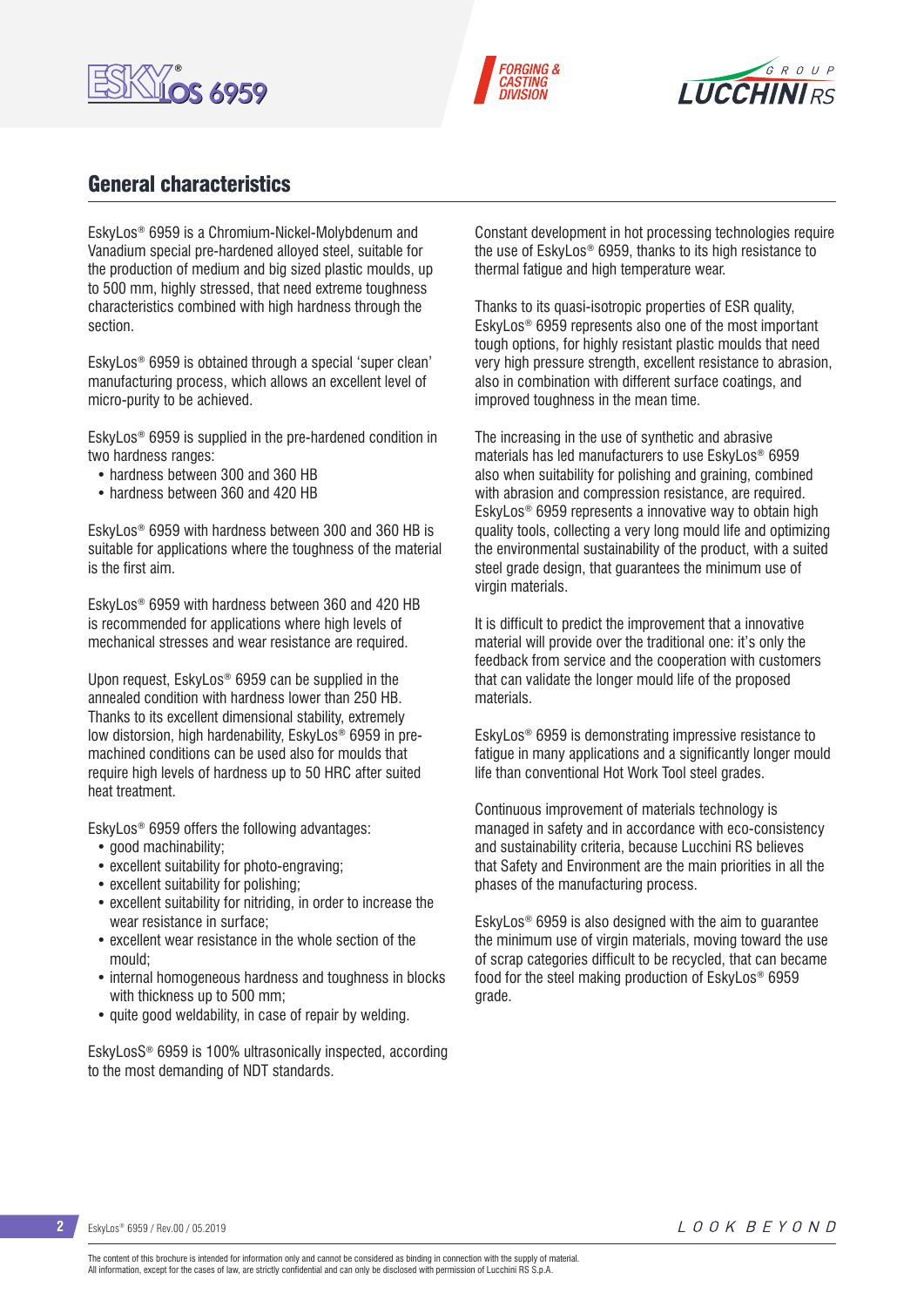





# Chemical analysis

|                           | Range | $C[\%]$ | <b>Si</b> [%] | Mn $[%]$ | Ni $[%]$ | Cr [%] | $Mo[\%]$ | $V[\%]$ |
|---------------------------|-------|---------|---------------|----------|----------|--------|----------|---------|
| ESKY.<br><u>Níos 6959</u> | min   | 0,30    | 0, 15         | 0,40     | 3,00     | 0,80   | 0,35     | 0,05    |
| Alloying [% in weight]    | max   | 0,40    | 0,55          | 0,90     | 4,00     | 1,70   | 0,90     | 0,25    |

Table for comparison of international classification

**W. Nr. 1.6959 DIN EN ISO 4957 35NiCrMoV12-5**

Lucchini RS's tool steels have been researched and formulated in order to optimize the material performances.

The brand name identifies the Lucchini RS product and the number evokes the Werkstoff classification or other means of reflecting the characteristics of use.

## Main applications

EskyLosS® 6959 in the pre-hardened condition is suitable for the following applications:

Plastic moulding:

- medium and big sized moulds for the automotive industry;
- moulds for food industry products;
- moulds for rubber pressing:
- pressure moulds (SMC, BMC)
- bolsters for plastic pressure pouring.

Extrusion:

- dies and gauges for PVC extrusion;
- mechanical parts for extrusion presses.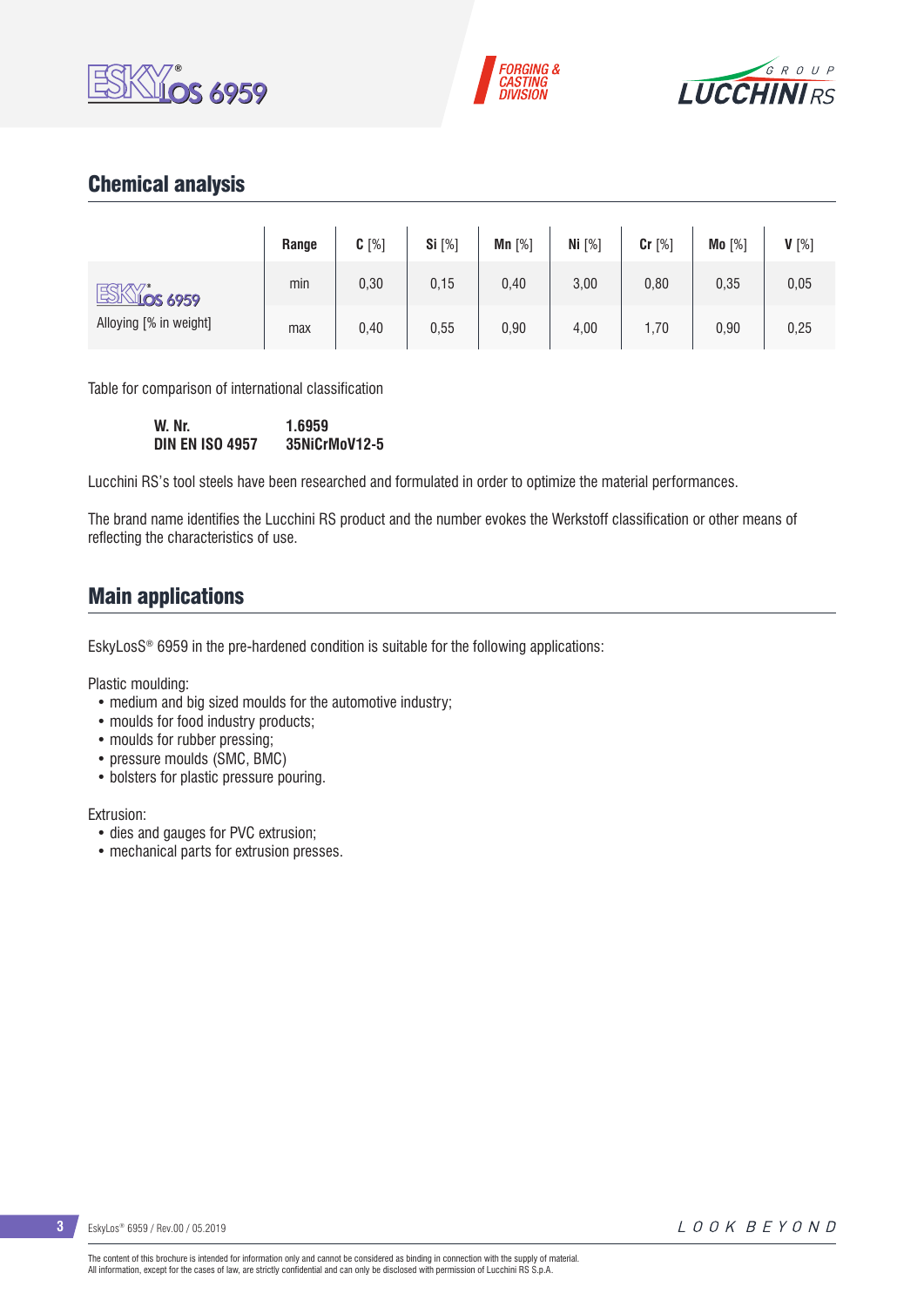





# Physical and mechanical properties

#### *Main physical properties*

| <b>OS 6959</b>                                                              | $20^{\circ}$ C | $250^{\circ}$ C | $500^{\circ}$ C |
|-----------------------------------------------------------------------------|----------------|-----------------|-----------------|
| Modulus of elasticity [GPa]<br>$(1GPa = 1000 MPa)$                          | 210            | 196             | 177             |
| Coefficient of thermal<br>expansion from 20 $\degree$ C<br>at $[10^{-6}/K]$ |                | 13,4            | 14,8            |
| Thermal conductivity<br>[W/mK]                                              | 24,7           | 24,3            | 23.9            |

#### *Main mechanical properties*

| <b>OS 6959</b>                           | $20^{\circ}$ C | $200^{\circ}$ C |
|------------------------------------------|----------------|-----------------|
| Ultimate Tensile strength<br>(UTS) [MPa] | 1.460          | 1.280           |
| <b>Yield stress</b><br>(YS) [MPa]        | 1.320          | 1.120           |

These values are average values obtained from the middle of the section of a 500 mm thick bar, subjected to hardening by Lucchini RS.

## Heat treatments

EskyLosS® 6959 is supplied in the pre-hardened condition. If it is necessary to obtain different hardness levels or if a heat treatment cycle is necessary, the parameters in the following table are recommended.

The attached data are for information purposes only and must be varied dependent on the heat treatment facility and the thickness of the bar.

#### *Soft annealing*

| Suggested temperature | 700 °C                                                                    |
|-----------------------|---------------------------------------------------------------------------|
| Soaking time          | 60 min every 25 mm thickness                                              |
| Cooling               | Slow in the furnace at max 20 °C/h<br>to 600 °C, then at room temperature |

Soft annealing is useful to improve machinability. The obtained hardness is lower than 250 HB.

#### *Stress Relieving*

| Suggested temperature | 550 $\degree$ C                                                                    |
|-----------------------|------------------------------------------------------------------------------------|
| Soaking time          | 60 min every 25 mm thickness                                                       |
| Cooling               | Slow in the furnace at max 20 $\degree$ C/h<br>to 200 °C, then at room temperature |

If the suggested temperature is lower than the tempering temperature, the stress relieving temperature will be 50° C lower than the tempering temperature previously applied.

Stress relieving is recommended where it is necessary to eliminate residual stresses induced by mechanical working or by a preceding heat treatment.

**4** EskyLos® 6959 / Rev.00 / 05.2019

LOOK BEYOND

The content of this brochure is intended for information only and cannot be considered as binding in connection with the supply of material. All information, except for the cases of law, are strictly confidential and can only be disclosed with permission of Lucchini RS S.p.A.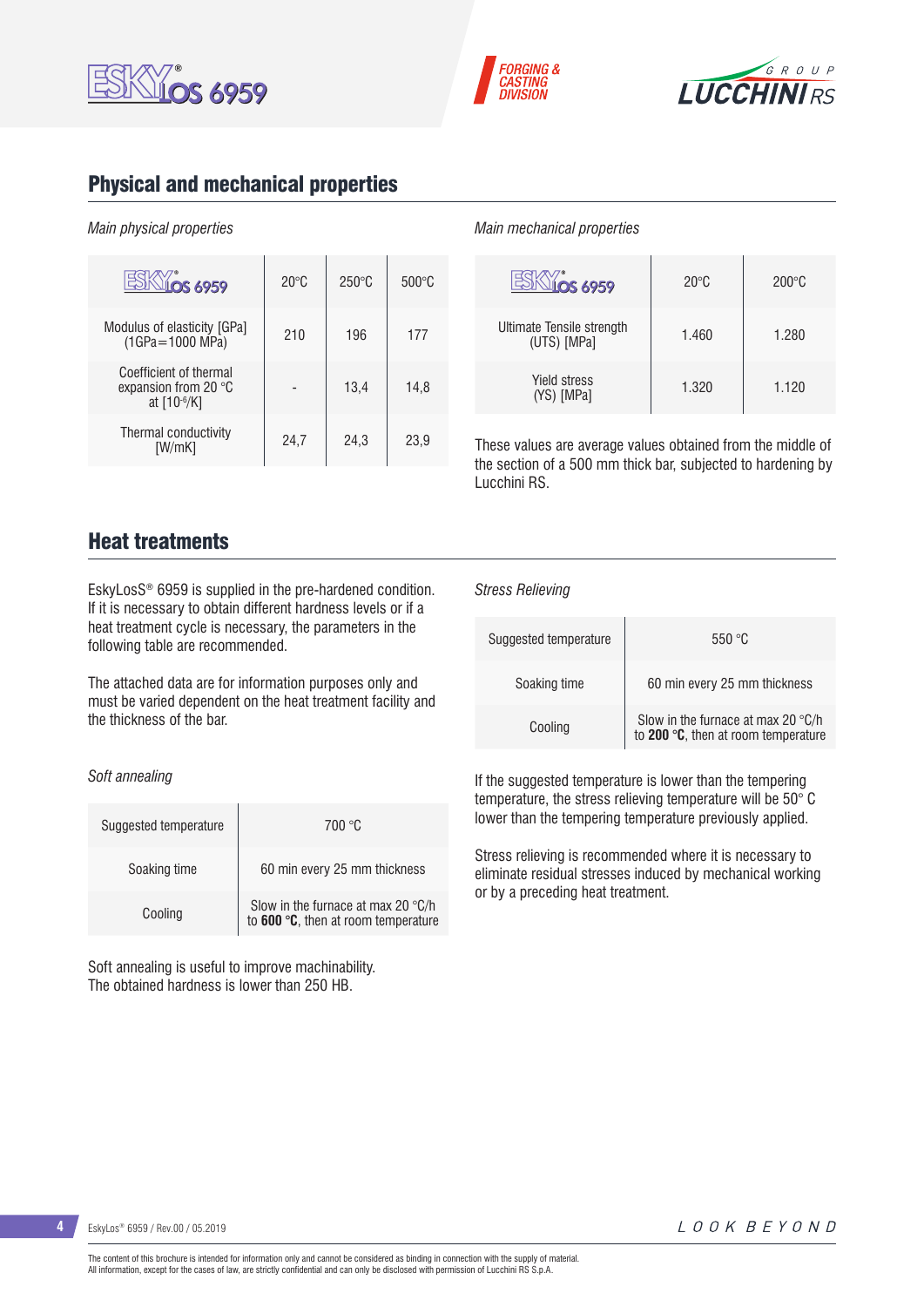

#### *Hardening*

| Suggested temperature | 850 °C                       |
|-----------------------|------------------------------|
| Soaking time          | 60 min every 25 mm thickness |
| Cooling               | Polymer or water quench      |

We suggest to carry out hardening on material supplied in the annealed condition and tempering immediately afterwards.

#### *Tempering*





Tempering curve of a sample which has been austenitised at 850 °C.

After tempering we suggest carrying out stress relieving at a temperature lower than 50 °C.





#### *Induction hardening*

On this steel it is possible to carry out induction hardening. We recommend cooling at room temperature and tempering after heat treatment.

#### *Nitriding*

EskyLosS® 6959 is suitable for ionic and gas nitriding. This treatment is very useful for moulds or dies subjected to extremely stressful applications.

The increase of the surface hardness, following nitriding, lengthens the component life cycle.

Modern nitriding processes allow the original dimensions of the component to be maintained. We recommend heat treating the component in the finish machined condition.

We recommend the following manufacturing cycle, in order to obtain the best results:

- rough machining;
- stress relieving;
- finish machining;
- nitriding.

In any case, other properties can be analyzed and studied deeper by Lucchini RS on specific Customer request: please consult Lucchini RS specialists of MET Department.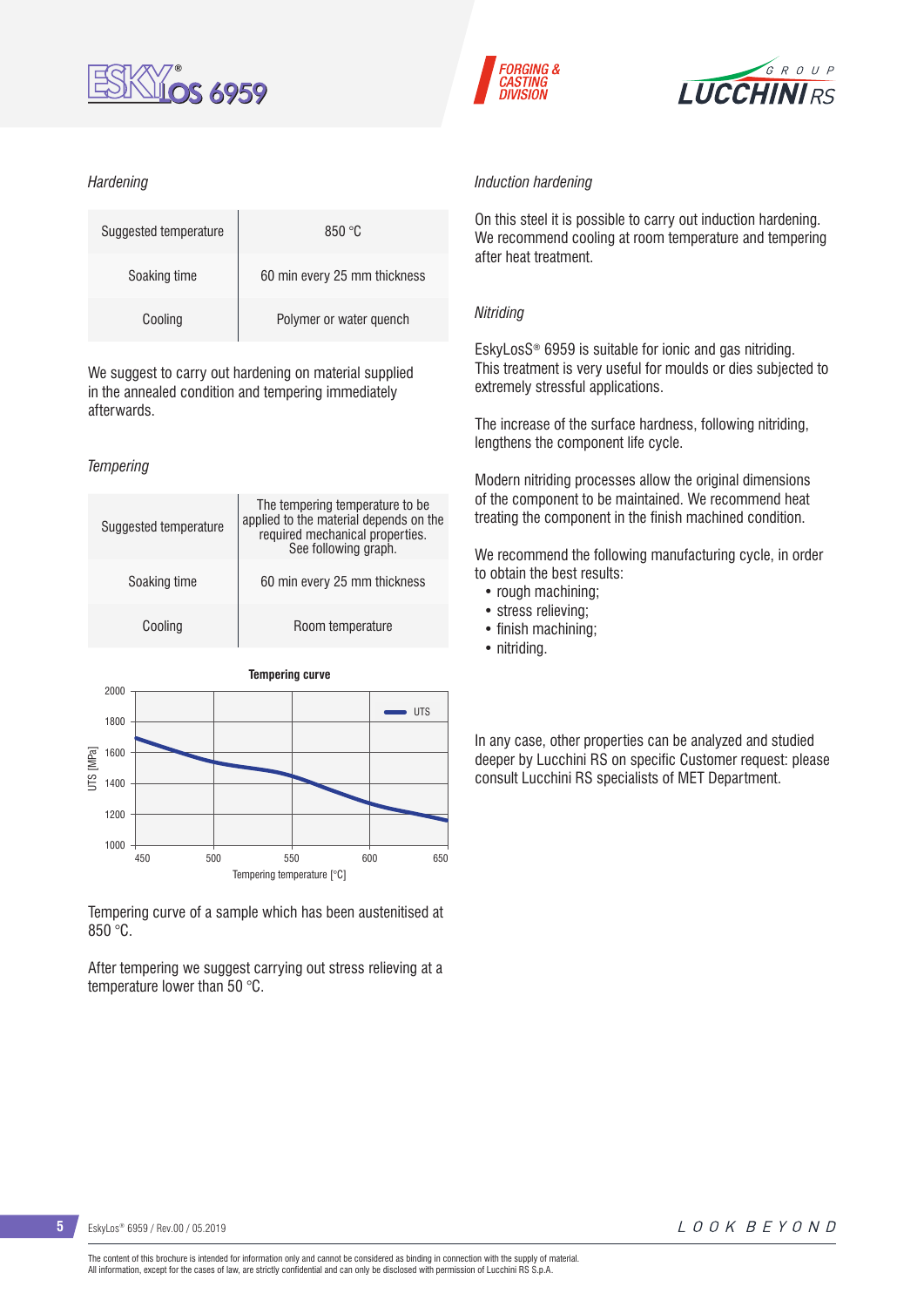





# **CCT Curve**



# Microstructure of ESKYLOS® 6959



The microstructure of EskyLos® 6959 detected about 20 mm under surface is tempered martensite.

The content of this brochure is intended for information only and cannot be considered as binding in connection with the supply of material.<br>All information, except for the cases of law, are strictly confidential and can o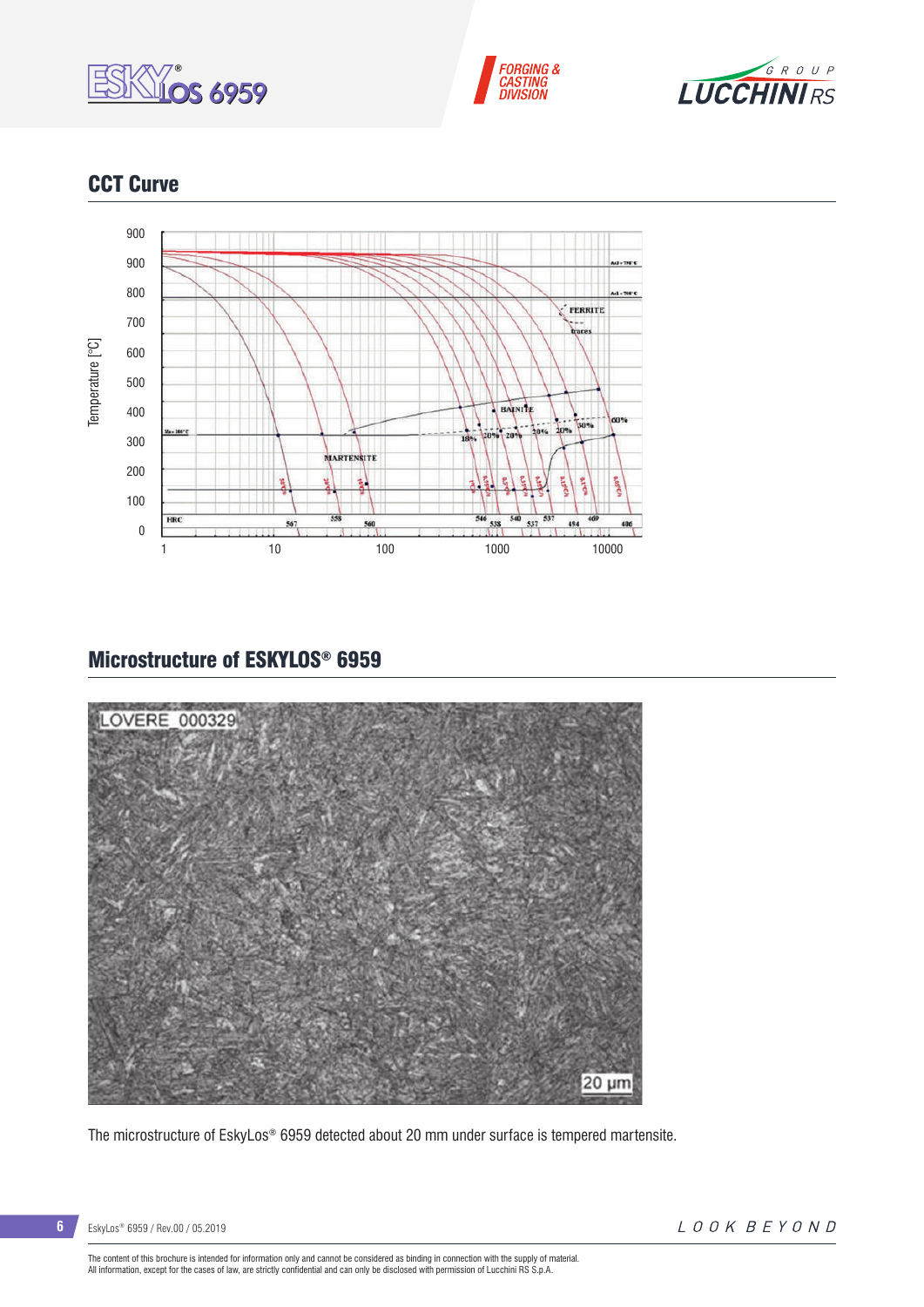





# Quick comparison guide among the different grades

The following table shows a quick comparison among the most important characteristics of the pre-hardened grades normally applied in plastic moulding.

|                                                         | <b>Lucchini RS Mould steel Family for plastics Industry</b> |                         |                |                         |                |                         |                |                         |                         |                |                    |                |                         |                |                         |               |                |                |                         |
|---------------------------------------------------------|-------------------------------------------------------------|-------------------------|----------------|-------------------------|----------------|-------------------------|----------------|-------------------------|-------------------------|----------------|--------------------|----------------|-------------------------|----------------|-------------------------|---------------|----------------|----------------|-------------------------|
| Pre-hardened Not Corrosion Resistant Mould Steel Grades |                                                             |                         |                |                         |                |                         |                |                         |                         |                |                    |                |                         |                |                         |               |                |                |                         |
| <b>Special features</b><br>and delivered                |                                                             | <b>KEYLOS</b>           |                |                         |                |                         |                |                         |                         |                |                    | <b>ESKYLOS</b> |                         |                |                         | <b>BEYLOS</b> |                |                |                         |
| conditions                                              | 1730                                                        | 1730<br>M               | 7225           | <b>ON</b>               | 2312           | 2311                    | <b>UP</b>      | 2738<br><b>MSH</b>      | 2738                    | <b>PLUS</b>    | 2738<br><b>MHH</b> | 2002           | 6959                    | 2002           | 6959                    | 2340          | 2365<br>M      | 2711           | 2714                    |
| HB in surface<br>in Annealed<br>condition               | /                                                           | $\sqrt{2}$              |                | 1                       | $\prime$       | $\sqrt{2}$              | $\bigg)$       |                         | $\sqrt{2}$              |                | $\sqrt{2}$         |                | $\,<$<br>220            |                | $\,<$<br>220            | $\,<$<br>220  | $\,<$<br>220   | $\,<$<br>250   | $\,<$<br>250            |
| HB in surface<br>Pre-hardened                           | $\leq$<br>200                                               | $\leq$<br>210           | 220<br>270     | 280<br>330              | 280<br>330     | 280<br>330              | 280<br>330     | 280<br>330              | 290<br>340              | 300<br>350     | 320<br>360         | 360<br>400     | 370<br>410              | 360<br>400     | 370<br>410              | 400<br>450    | 400<br>450     | 370<br>410     | 370<br>410              |
| Maximum<br>thickness [mm]                               | 300                                                         | 300                     | 500            | 500                     | 600            | 600                     | 800            | 800                     | 1.000                   | 800            | 1.200              | 1.200          | 500                     | 500            | 500                     | 500           | 500            | 500            | 700                     |
| Hardness and<br><b>Wear Resistance</b>                  | 1                                                           | 1                       | 1              | $\overline{2}$          | $\overline{2}$ | $\overline{2}$          | $\overline{2}$ | 3                       | $\overline{2}$          | 3              | 3                  | 3              | 3                       | 3              | 3                       | 4             | 4              | 3              | 3                       |
| Degree of<br><b>Through Hardening</b><br>in the section | 1                                                           | 1                       | 1              | 1                       | $\overline{2}$ | $\overline{2}$          | 3              | 3                       | 3                       | 3              | 4                  | 4              | 4                       | 4              | $\overline{\mathbf{4}}$ | 3             | 3              | 3              | 3                       |
| Toughness                                               | 1                                                           | 1                       | $\overline{2}$ | $\overline{2}$          | 1              | 3                       | 3              | 3                       | $\overline{2}$          | 3              | 3                  | 3              | 4                       | 3              | 4                       | 3             | $\overline{2}$ | 4              | 4                       |
| Machinability<br>after Annealing                        | $\sqrt{2}$                                                  | $\sqrt{\phantom{a}}$    |                | $\sqrt{2}$              | $\sqrt{2}$     | $\sqrt{\phantom{a}}$    | $\sqrt{ }$     | $\sqrt{2}$              | $\sqrt{2}$              | $\overline{1}$ | $\sqrt{2}$         | $\prime$       | 3                       | $\sqrt{2}$     | 3                       | 3             | 3              | 3              | 3                       |
| Machinability<br>after Hardening                        | 3                                                           | 3                       | $\overline{2}$ | 1                       | $\overline{4}$ | $\overline{2}$          | $\overline{2}$ | $\overline{2}$          | $\overline{2}$          | $\overline{2}$ | $\overline{2}$     | $\overline{2}$ | 1                       | $\overline{2}$ | 1                       | 1             | 1              | 1              | 1                       |
| <b>Etch-Grainability</b>                                | 1                                                           | $\blacksquare$          | 1              | $\overline{2}$          | $\bf{0}$       | 3                       | 3              | 3                       | $\overline{\mathbf{3}}$ | 3              | 3                  | 3              | $\overline{2}$          | 4              | 4                       | 4             | 4              | $\overline{2}$ | $\overline{2}$          |
| Polishability                                           | $\boldsymbol{2}$                                            | $\mathbf 2$             | $\overline{2}$ | $\overline{\mathbf{c}}$ | $\mathbf{0}$   | 3                       | 3              | 3                       | 3                       | 3              | 3                  | 3              | $\overline{\mathbf{c}}$ | 4              | 4                       | 4             | 4              | 3              | 3                       |
| Repair<br>by Welding                                    | 1                                                           | 1                       | 1              | $\bf{0}$                | $\bf{0}$       | $\mathbf{1}$            | 1              | $\overline{\mathbf{c}}$ | $\mathbf{1}$            | $\overline{2}$ | $\overline{2}$     | $\overline{2}$ | $\mathbf{1}$            | $\overline{2}$ | 1                       | 1             | 1              | 1              | 1                       |
| Thermal<br>Conductivity                                 | 3                                                           | $\overline{\mathbf{3}}$ | $\overline{2}$ | $\overline{2}$          | $\overline{2}$ | $\overline{\mathbf{c}}$ | $\overline{2}$ | 3                       | $\overline{2}$          | 3              | 3                  | 3              | $\overline{2}$          | 3              | $\overline{2}$          | 1             | 1              | $\overline{2}$ | $\overline{\mathbf{c}}$ |
| Corrosion<br>Resistance                                 | $\bf{0}$                                                    | 0                       | 0              | 0                       | $\bf{0}$       | $\bf{0}$                | $\bf{0}$       | 0                       | 0                       | 0              | 0                  | 0              | 0                       | 0              | $\bf{0}$                | $\bf{0}$      | 0              | 0              | 0                       |

**4 Excellent 3 Very Good 2 Good 1 Normal 0 Unsuitable**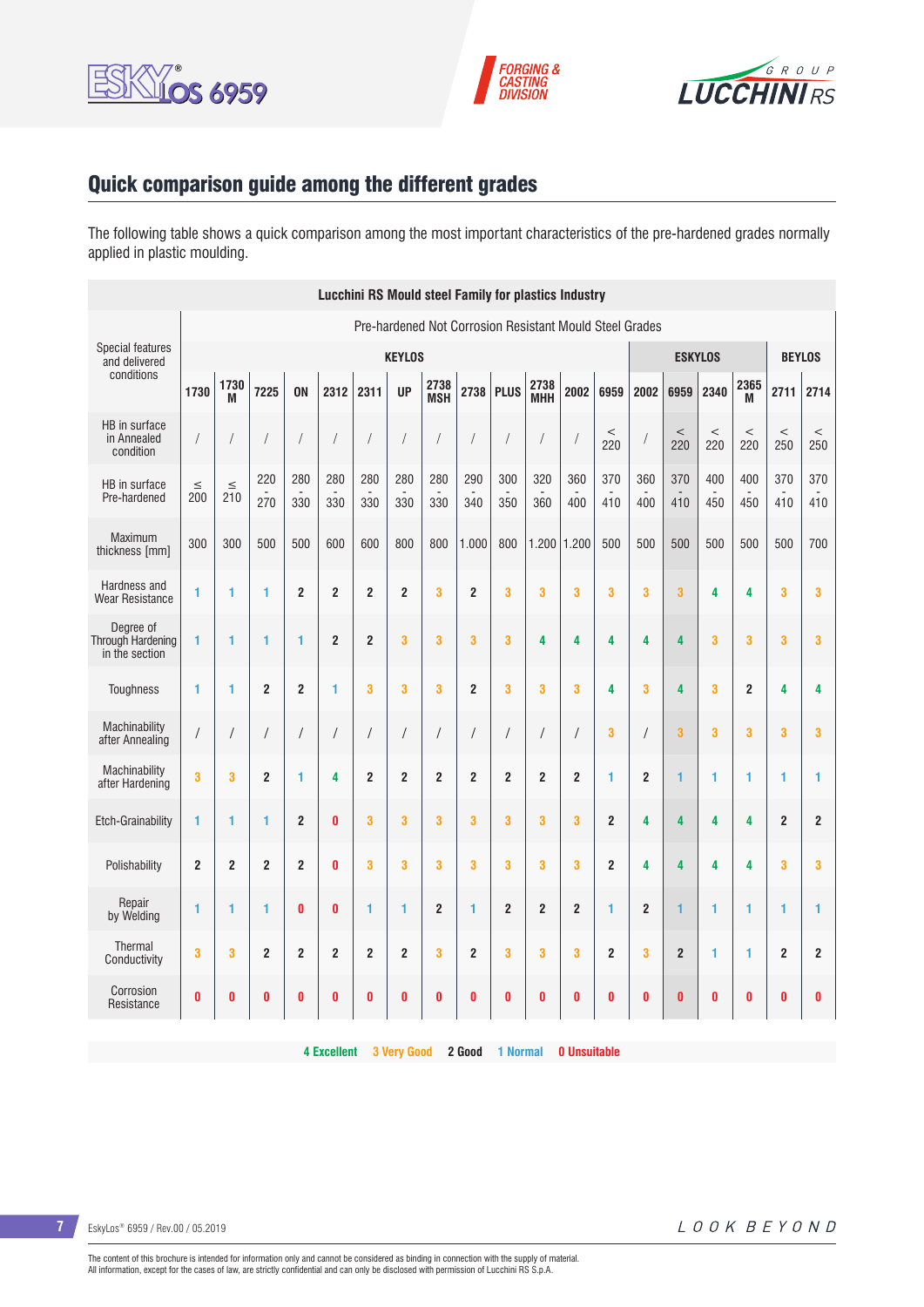





## Quick comparison guide among the different Hot Work Tools grades

The following table shows a quick comparison among the most important characteristics of the pre-hardened or annealed grades normally applied for Hot Work tools.

|                                                  | <b>Lucchini RS Hot Work tool Steel Family</b> |                         |                |                    |                |                         |                |                 |                |                     |            |                         |                |                |                         |
|--------------------------------------------------|-----------------------------------------------|-------------------------|----------------|--------------------|----------------|-------------------------|----------------|-----------------|----------------|---------------------|------------|-------------------------|----------------|----------------|-------------------------|
| Annealed Not Corrosion Resistant                 |                                               |                         |                |                    |                |                         |                |                 |                |                     |            |                         |                |                |                         |
| <b>Special features</b><br>and delivered         | <b>KEYLOS</b>                                 | <b>BEYLOS</b>           |                |                    |                |                         |                |                 | <b>ESKYLOS</b> |                     |            |                         |                |                |                         |
| conditions                                       | 6959                                          | 2329                    | 2711           | 2714               | 2340           | 2343                    | 2344           | 2365M           | 2367           | 6959                | 2340       | 2343                    | 2344           | 2365M          | 2367                    |
| HB in surface<br>In Annealed<br>condition        | $<$ 220                                       | < 220                   | < 220          | $<$ 220            | < 220          | < 220                   | $<$ 220        | < 220           | $<$ 220        | < 220               | < 220      | $<$ 220                 | $<$ 220        | < 220          | < 220                   |
| HB in surface<br>Hardened after<br>machining     | 370<br>410                                    | 370<br>410              | 370<br>410     | 370<br>410         | 400<br>450     | 400<br>450              | 400<br>450     | 400<br>450      | 400<br>450     | 370<br>410          | 400<br>450 | 400<br>450              | 400<br>450     | 400<br>450     | 400<br>450              |
| Maximum<br>thickness [mm]                        | 500                                           | 600                     | 500            | 700                | 500            | 500                     | 500            | 500             | 500            | 500                 | 500        | 500                     | 500            | 500            | 500                     |
| Hardness and<br><b>Wear Resistance</b>           | 3                                             | 3                       | 3              | 3                  | 4              | 4                       | 4              | 4               | 4              | 3                   | 4          | 4                       | 4              | 4              | 4                       |
| Degree of<br>Through Hardening<br>in the section | 4                                             | $\overline{\mathbf{c}}$ | 3              | 3                  | 3              | $\overline{\mathbf{3}}$ | 3              | 3               | 3              | 4                   | 3          | 3                       | 3              | 3              | $\overline{\mathbf{3}}$ |
| <b>Toughness</b>                                 | 4                                             | $\mathbf{1}$            | 4              | 4                  | 3              | 3                       | $\overline{2}$ | $\overline{2}$  | $\overline{2}$ | 4                   | 3          | 3                       | $\overline{2}$ | $\overline{2}$ | $\overline{2}$          |
| Machinability<br>after Annealing                 | 3                                             | 3                       | 3              | 3                  | 3              | 3                       | 3              | 3               | 3              | 3                   | 3          | 3                       | 3              | 3              | 3                       |
| Machinability<br>after Hardening                 | 1                                             | $\overline{2}$          | 1              | 1                  | 1              | 1                       | 1              | 1               | 1              | 1                   | 1          | 1                       | 1              | 1              | 1                       |
| Etch-Grainability                                | $\overline{2}$                                | $\overline{\mathbf{c}}$ | $\overline{2}$ | $\overline{2}$     | $\overline{2}$ | $\boldsymbol{2}$        | $\overline{2}$ | $\overline{2}$  | $\mathbf 2$    | 4                   | 4          | 4                       | 4              | 4              | 4                       |
| Polishability                                    | $\overline{2}$                                | $\overline{2}$          | $\overline{2}$ | $\overline{2}$     | $\overline{2}$ | $\overline{2}$          | $\overline{2}$ | $\overline{2}$  | $\overline{2}$ | 4                   | 4          | $\overline{\mathbf{3}}$ | 3              | 4              | 3                       |
| Repair<br>by Welding                             | 1                                             | 1                       | 1              | 1                  | 1              | 1                       | 1              | 1               | 1              | 1                   | 1          | 1                       | 1              | 1              | 1                       |
| <b>Thermal</b><br>Conductivity                   | $\overline{2}$                                | $\overline{2}$          | $\mathbf 2$    | $\overline{2}$     | 1              | 1                       | 1              | 1               | 1              | $\overline{2}$      | 1          | 1                       | 1              | 1              | 1                       |
| Corrosion<br>Resistance                          | $\bf{0}$                                      | 0                       | $\bf{0}$       | $\bf{0}$           | $\bf{0}$       | $\bf{0}$                | $\bf{0}$       | O               | $\bf{0}$       | $\bf{0}$            | $\bf{0}$   | $\bf{0}$                | 0              | $\bf{0}$       | $\bf{0}$                |
|                                                  |                                               |                         |                | <b>4 Excellent</b> |                | <b>3 Very Good</b>      | 2 Good         | <b>1 Normal</b> |                | <b>0 Unsuitable</b> |            |                         |                |                |                         |

The information and the data presented here are typical or average values and are not a guarantee of maximum or minimum values.

Applications specifically suggested for materials described herein and in the quick comparison guide among the different grades are made solely for the purpose of illustration to enable the reader to make his own evaluation and are not intended as warranties, either express or implied, of fitness for these or other purposes.

**8** EskyLos® 6959 / Rev.00 / 05.2019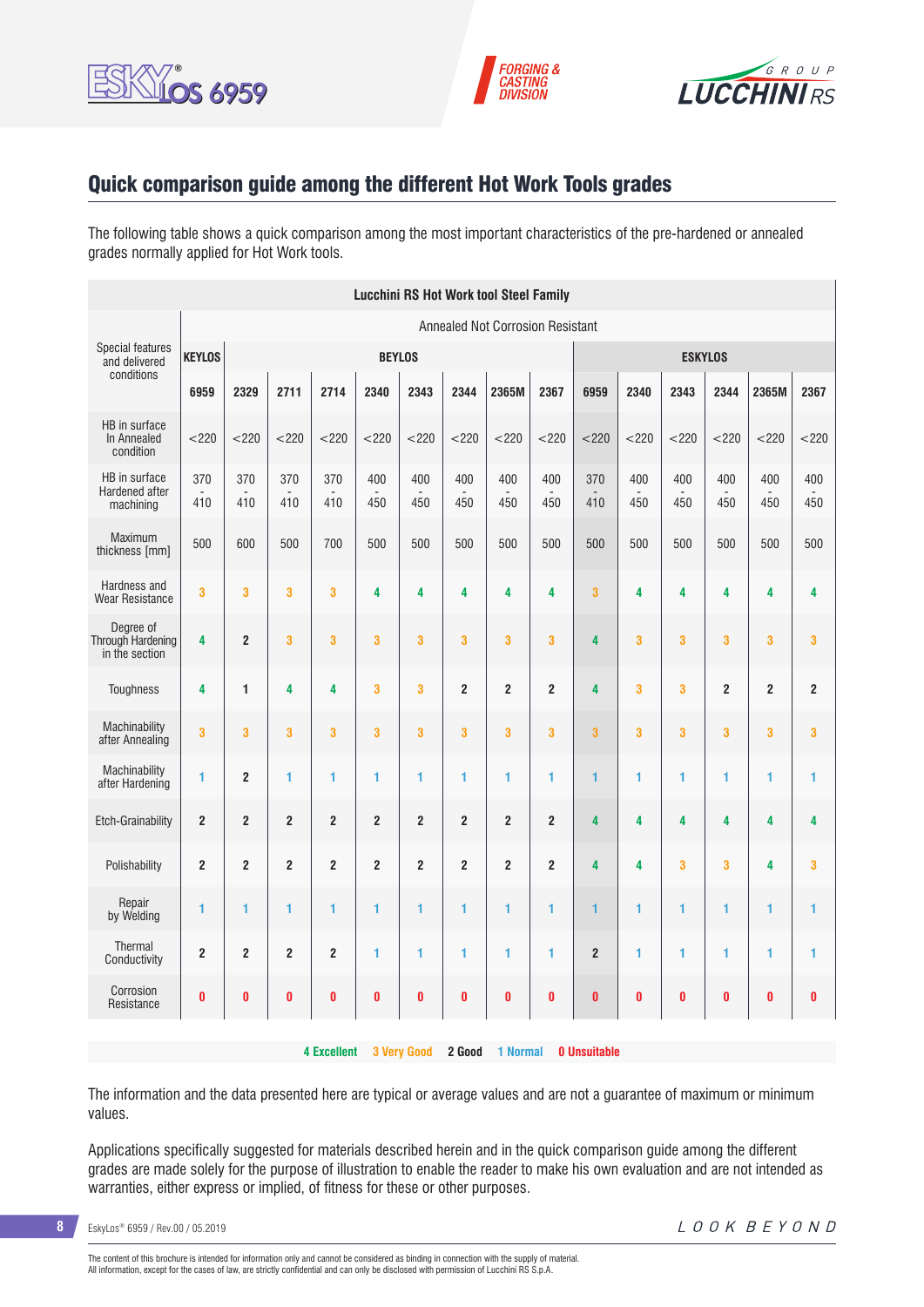





# The advantages of the ESR technology

The ESR (Electro-Slag-Melting) manufacturing technology offers the following advantages:

- increase of material toughness:
- high micro-cleanness level;
- total isotropy of the material;
- very low segregation level.

The ESR process is based on ingot remelting, through a traditional VD (vacuum degassing) process, using a particular copper ingot mould that contains basic slag.

The ingot is remelted in a way that the liquid metal passes through the slag, which acts as a filter and retains the inclusions.

The process of solidification inside the ingot mould is faster than in a traditional process.

The result is homogeneous and isotropic steel.





Thanks to the ESR process, EskyLos® 6959 satisfies the most difficult requirements in terms of toughness and suitability to polishing. It is suitable for the manufacture of moulds subjected to mirror polishing and to high mechanical stress.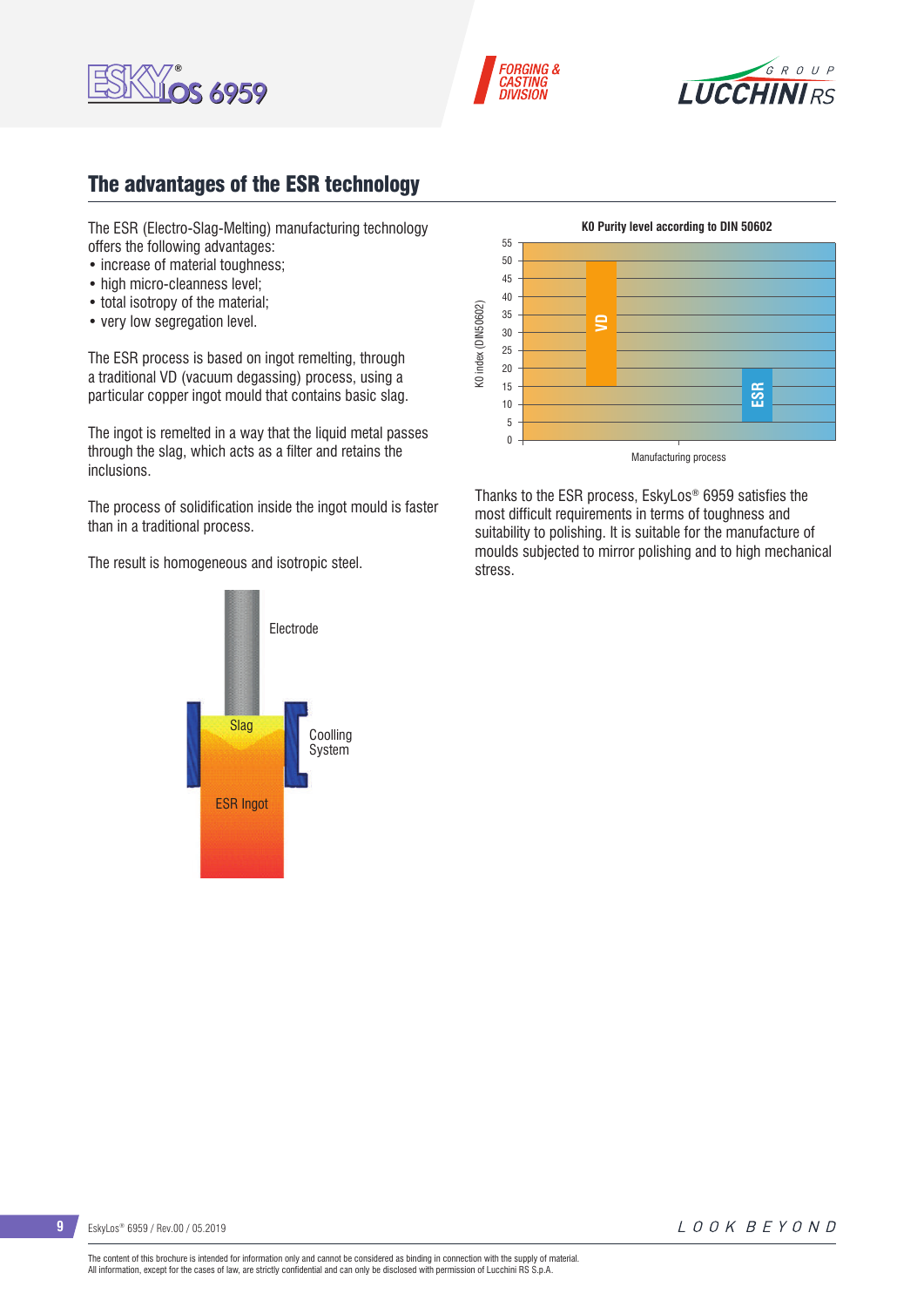





# Guidance for machining

The following parameters are indicative only and must be adapted to the particular application and to the machinery employed.

#### *Turning*

|                                      | Rough machining |            | Finish machining                        |                |
|--------------------------------------|-----------------|------------|-----------------------------------------|----------------|
| Type of insert                       | P20-P40 coated  | <b>HSS</b> | P <sub>10</sub> -P <sub>20</sub> coated | Cermet         |
| V <sub>c</sub> cutting speed [m/min] | $90 \div 140$   | (*)        | $120 \div 180$                          | $180 \div 240$ |
| a, cutting depth [mm]                |                 | (*)        |                                         | < 0.5          |

#### *Milling*

|                                      | Rough machining                             |                                         |            |  |  |  |  |  |  |
|--------------------------------------|---------------------------------------------|-----------------------------------------|------------|--|--|--|--|--|--|
| Type of insert                       | P25-P35 not coated                          | P25-P35 coated                          | <b>HSS</b> |  |  |  |  |  |  |
| V <sub>c</sub> cutting speed [m/min] | $50 \div 80$                                | $100 \div 140$                          | $(*)$      |  |  |  |  |  |  |
| $fz$ feed [mm]                       | $0,15 \div 0,3$                             | $0,15 \div 0,3$                         | $(*)$      |  |  |  |  |  |  |
| a, cutting depth [mm]                | $2 \div 4$                                  | $2 \div 4$                              | $(\star)$  |  |  |  |  |  |  |
|                                      |                                             | Pre-finishing                           |            |  |  |  |  |  |  |
| Type of insert                       | P <sub>10</sub> -P <sub>20</sub> not coated | P <sub>10</sub> -P <sub>20</sub> coated | <b>HSS</b> |  |  |  |  |  |  |
| $V_c$ cutting speed [m/min]          | $80 \div 110$                               | $100 \div 140$                          | $(\star)$  |  |  |  |  |  |  |

|                                      |                                             | Finishing                               |                 |
|--------------------------------------|---------------------------------------------|-----------------------------------------|-----------------|
| Type of insert                       | P <sub>10</sub> -P <sub>20</sub> not coated | P <sub>10</sub> -P <sub>20</sub> coated | Cermet P15      |
| V <sub>c</sub> cutting speed [m/min] | $120 \div 180$                              | $170 \div 210$                          | $230 \div 300$  |
| $fz$ feed [mm]                       | $0,05 \div 0,2$                             | $0,05 \div 0,2$                         | $0,05 \div 0,2$ |
| a, cutting depth [mm]                | $0.5 \div 1$                                | $0.5 \div 1$                            | $0.3 \div 0.5$  |

 $f<sub>2</sub>$  feed [mm]  $0,2 \div 0,3$   $0,2 \div 0,3$  (\*)

a<sub>r</sub> cutting depth [mm]  $\left\vert \vphantom{\frac{a^{1}}{b^{1}}}\right\vert$   $\left\vert \vphantom{\frac{a^{1}}{b^{1}}}\right\vert$   $\left\vert \vphantom{\frac{a^{1}}{b^{1}}}\right\vert$   $\left\vert \vphantom{\frac{a^{1}}{b^{1}}}\right\vert$   $\left\vert \vphantom{\frac{a^{1}}{b^{1}}}\right\vert$   $\left\vert \vphantom{\frac{a^{1}}{b^{1}}}\right\vert$   $\left\vert \vphantom{\frac{a^{1}}{b^{1}}}\right\vert$   $\left\vert \vphant$ 

*(\*) not advisable*

**10** EskyLos® 6959 / Rev.00 / 05.2019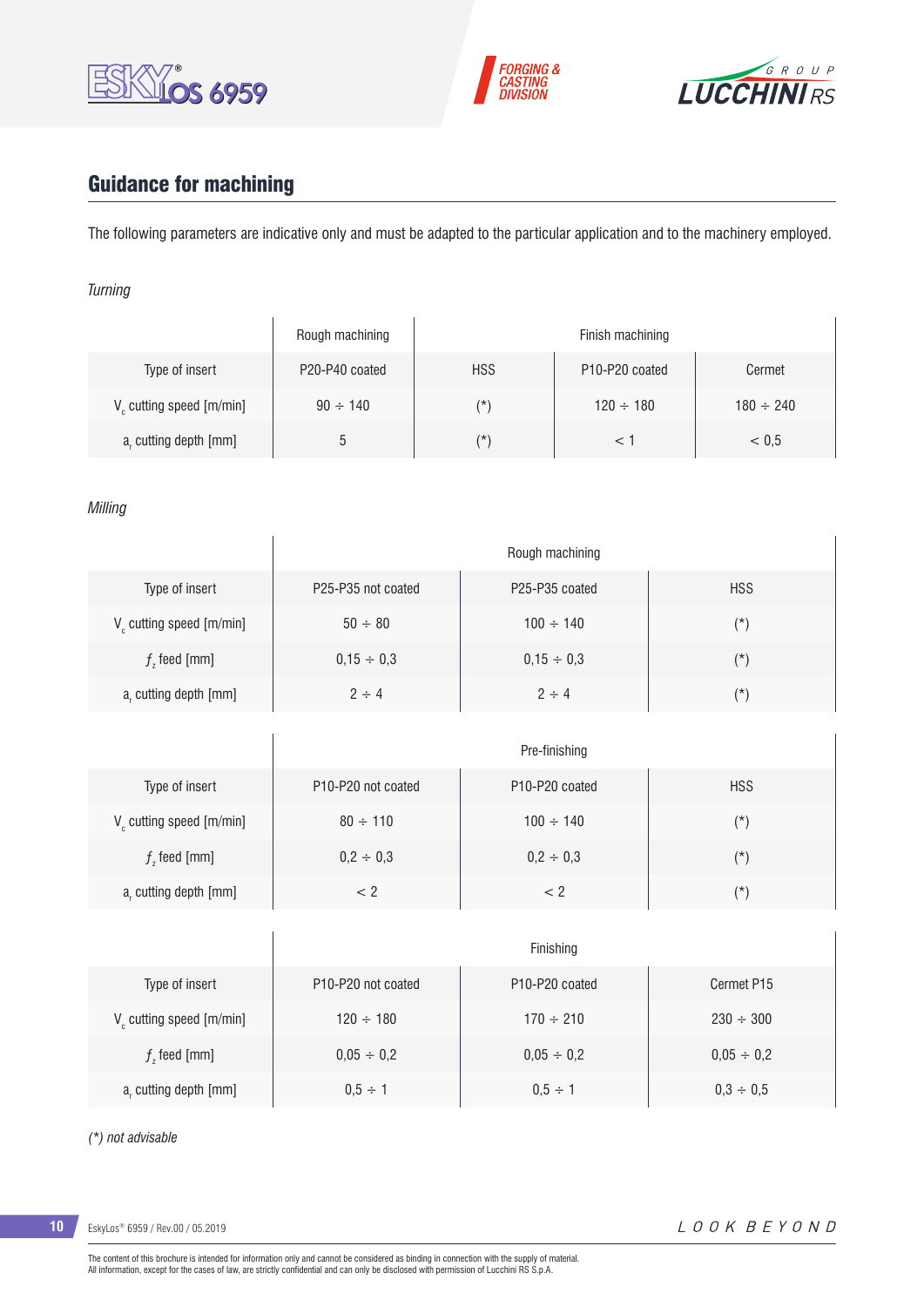





#### *Drilling*

| Type of insert                | tip with interchangeable inserts | <b>HSS</b> | brazed tip       |
|-------------------------------|----------------------------------|------------|------------------|
| $V_c$ cutting speed $[m/min]$ | $60 \div 100$                    | (*         | $50 \div 80$     |
| $fz$ feed per turn [mm/turn]  | $0.05 \div 0.15$                 | (*         | $0.15 \div 0.25$ |

#### *(\*) not advisable*

#### *General formulae*

| Type of machining             | Drilling                                                                                                 | Milling                                                                           |
|-------------------------------|----------------------------------------------------------------------------------------------------------|-----------------------------------------------------------------------------------|
| n: number of turns of mandrel | $V_r * 1000 / \pi * D_r$                                                                                 | $V_r * 1000 / \pi * D_c$                                                          |
| $V_f$ : feed speed [m/min]    | $V_{f} = f_{7}$ * n                                                                                      | $V_{f} = f_{i} * n * z_{n}$                                                       |
| $fz$ feed per turn [mm/turn]  | -                                                                                                        | $f_{n} = V_{f} / n$                                                               |
| <b>Note</b>                   | $D_c$ : Milling cutter or tip diameter [mm]<br>V <sub>c</sub> : cutting speed [m/min]<br>$f$ : feed [mm] | $f_n$ : feed per turn [mm/turn]<br>z <sub>a</sub> : No. of milling cutter inserts |

#### Approximate equivalent values between hardness and ultimate tensile strength

| HB         | 530   | 520   | 512   | 495   | 480   | 471   | 458   | 445   | 430   | 415   | 405   | 390   | 375   |
|------------|-------|-------|-------|-------|-------|-------|-------|-------|-------|-------|-------|-------|-------|
| <b>HRc</b> | 54    | 53    | 52    | 51,1  | 50,2  | 49,1  | 48,2  | 47    | 45,9  | 44,5  | 43,6  | 41,8  | 40,5  |
| <b>MPa</b> | 1.900 | 1.850 | 1.800 | 1.750 | 1.700 | 1.650 | 1.600 | 1.550 | 1.500 | 1.450 | 1.400 | 1.350 | 1.300 |
|            |       |       |       |       |       |       |       |       |       |       |       |       |       |
| HB         | 360   | 350   | 330   | 320   | 305   | 294   | 284   | 265   | 252   | 238   | 225   | 209   | 195   |
| <b>HRc</b> | 38,8  | 37,6  | 35,5  | 34,2  | 32,4  | 31    | 29    | 27    | --    | --    | --    | $- -$ | --    |
| <b>MPa</b> | 1.250 | 1.200 | 1.150 | 1.100 | 1.050 | 1.000 | 950   | 900   | 850   | 800   | 750   | 700   | 650   |